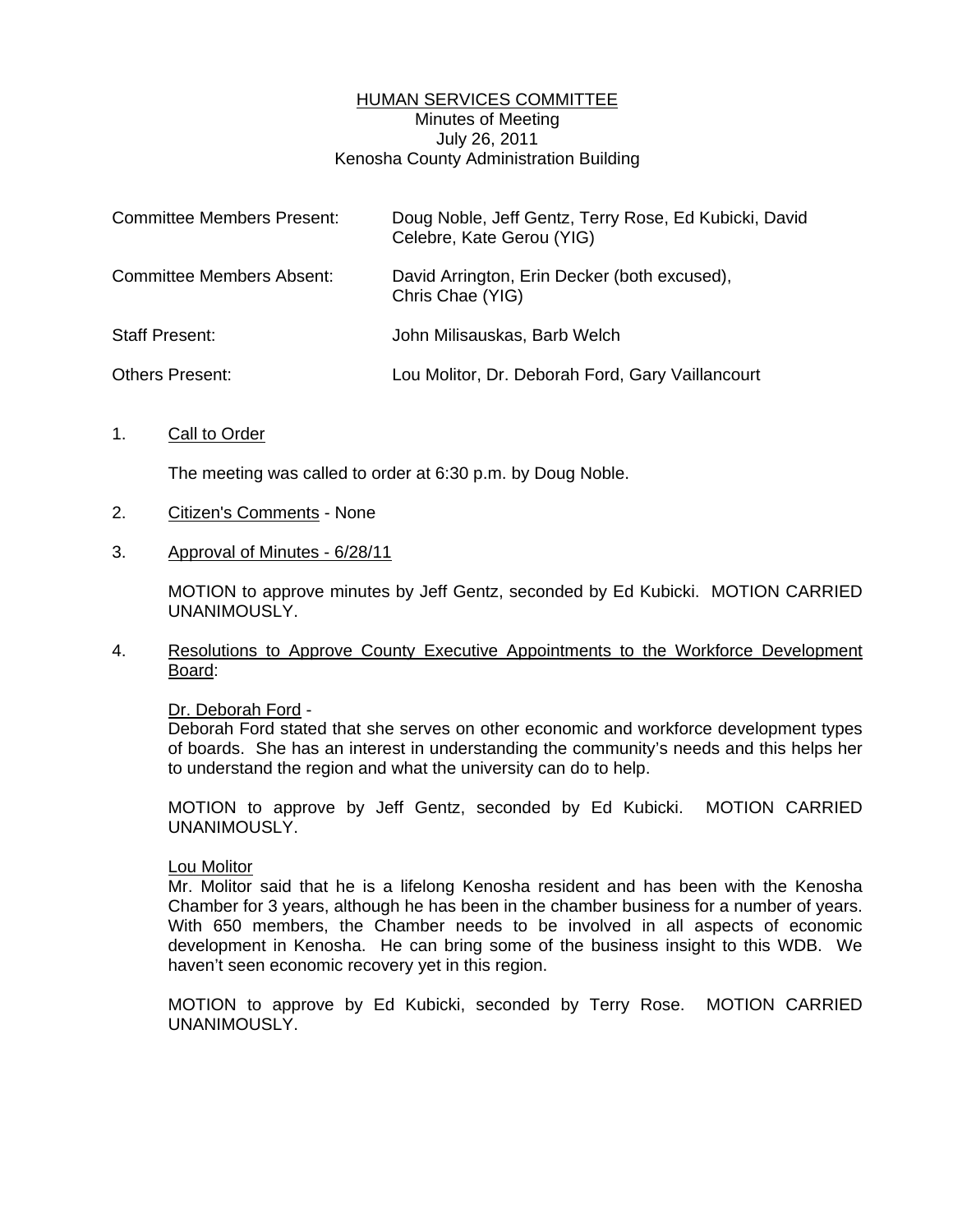# Gary Vaillancourt

 Mr. Vaillancourt stated that he has been the Chief Communication Officer for KUSD for about 18 months. He has worked in both Racine and Kenosha in both the public and private sector, and has a really good background pertaining to preparing people for the workforce. KUSD's role is critical in preparing students for jobs. He believes KUSD is making progress to better educate their students.

 MOTION to approve by Terry Rose, seconded by Jeff Gentz. MOTION CARRIED UNANIMOUSLY.

 Ed Kubicki thanked each appointee individually for volunteering and taking time out of their busy schedules to be members of this board. Jeff Gentz concurred, commenting that "this Board is stacked".

### 5. KCJC Business Services Team and Job Fairs

 Barb Welch introduced herself as the Supervisor of Business Services for Kenosha County which is located at the Job Center. She distributed an evaluation packet on the last Job Fair held on 7/20/11 at the County Center. They typically hold 4 job fairs a year - in February, May, June or July, and October. The 7/20/11 Job Fair was a partnership with Racine & Walworth Counties and the Veterans. There is parking and plenty of space for the employer booths at the County Center. They had 57 employers in attendance last week and 410 job seekers (of which 62 were Vets). This was the lowest turnout of job seekers in Ms. Welch's 10 years on this Business Services team. Last year's event, held at the same time of year, and also held with the Vets, had 800 people in attendance. Possible reasons for the low turnout this year include: the heat, or confusion because the Vets advertised it heavily as a 'Veterans' Job Fair and some people may have thought it was 'only' for Veterans. The Job Center of Wisconsin also put out an e-mail blast to 2,000 job seekers about this job fair. The normal turnout is 700 - 850 job seekers. Of the 410 job seekers, only 164 filled out this survey. Most employers are looking at an older and more educated population. 44% of the job seekers have been looking for work for more than 7 months. Unfortunately, employers are not looking favorably on those who have been unemployed more than 6 months.

 A large segment of our job seeker population is unprepared in the skills and appearance categories. At this job fair, they placed 2 mannequins at the entrance, dressed with clothing from Goodwill, with price tags totaling under \$45 each still on them. This was to get the message out that it doesn't cost a lot to dress for a job.

 Kate Gerou commented that it's hard for youth to find jobs and suggested holding a job fair for teens. Jeff Gentz agreed and also suggested holding a class to tell kids how to dress for interviews. Ms. Welch explained that many of the fast food businesses are hiring unemployed and retired adults, instead of teens. There are workshops held at the Job Center on completing resumes, looking for jobs, and preparing the job seekers for the workplace. She added that Youth Job Fairs were held in 2009 and 2010 in partnership with KUSD.

 Ms. Gerou stated that teens know how to apply on-line for jobs. Going to the Job Center doesn't help them find a job. Ms. Welch responded that it's a difficult economy and there's a lot of competition.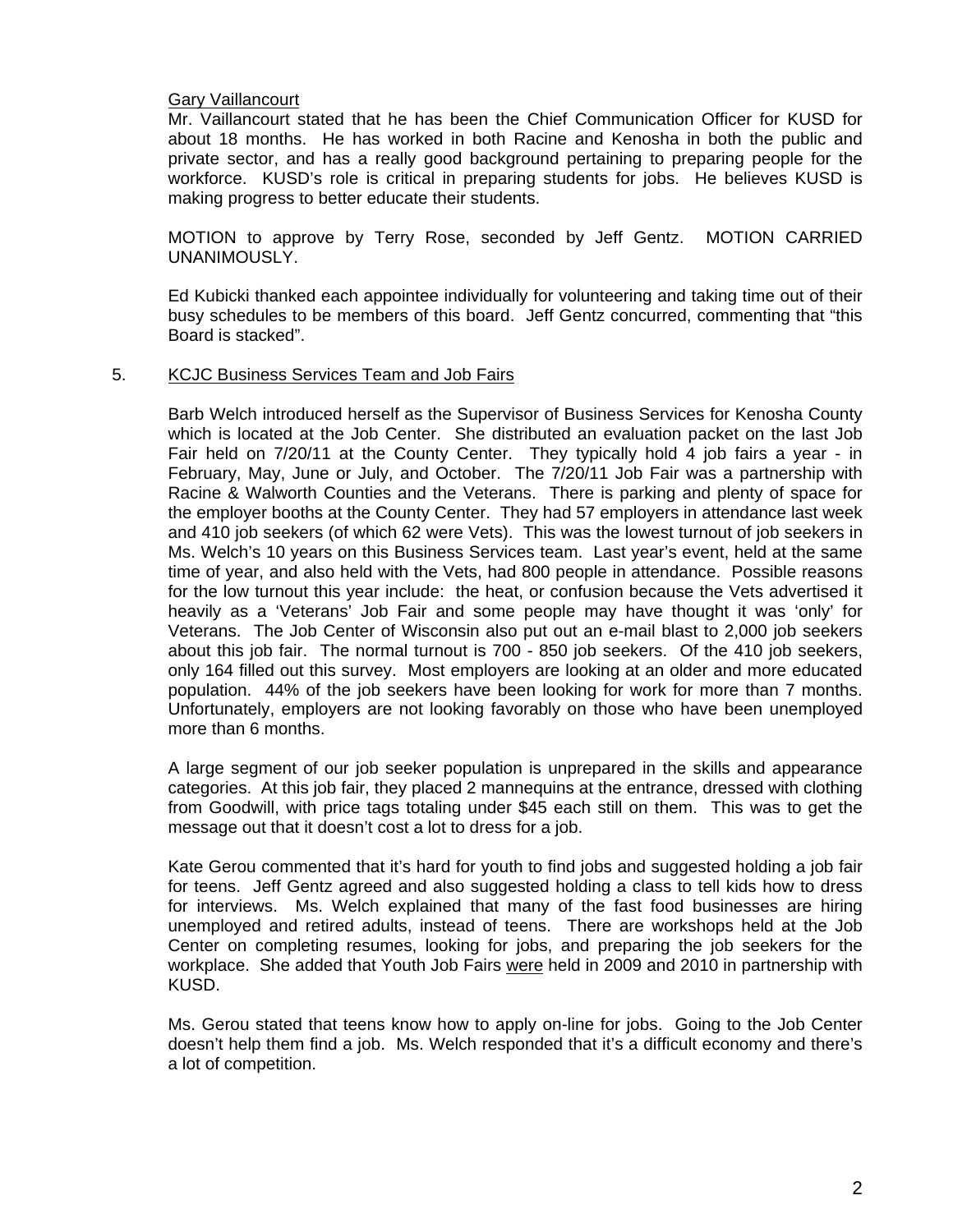A shuttle bus between the Job Center and County Center was provided, and there were 65 riders (of the 164 who completed the survey). Mr. Rose stated that Kenosha has a very poor transportation system. This number of riders is an indication of the inability of people to get to jobs.

 Doug Noble stated that Gateway should have a "Customer Service" associate degree and it doesn't.

 Ms. Welch said that they held a forum with employers and they stated that many job seekers coming into the workforce are lacking in the following areas: speaking English, reading English, writing English, attendance, and work skills.

 Ms. Gerou stated that more effort should be put into matching the job seekers with employers and jobs. Ms. Welch replied that there are no easy answers. They do the best they can to connect job seekers and employers. Job seekers post their resumes on the Resume Matrix, where employers can access them. There were over 600 positions being sought at this last job fair. Employers do find job fairs valuable.

 Ms. Welch distributed a flyer of services provided by Business Services. Doug Noble suggested that Ms. Welch make a presentation at an annual KABA/Chamber of Commerce meeting to let employers know that these services are available.

### 6. Job Openings in Demand in SE WI

 John Milisauskas, Job Center Manager, stated that as of 2009, 60.5% of the people living in Kenosha County work elsewhere, with the majority of them working in Lake County, Illinois. In 2003, it was 44%. This is a big jump. Breaking it down, there are 47,000 working elsewhere, 29,000 working in Kenosha County, and 22,000 are coming to Kenosha to work. Mr. Milisauskas distributed an occupational listing as of 7/25/11. This listing compares the positions available in SE Wisconsin to Kenosha County. In SE Wisconsin, the #1 listing is 'Management' and the #2 listing is 'Healthcare Practitioners and Technical'. Kenosha County is just the opposite - those 2 listings are flip-flopped. #3 in Kenosha is 'Sales & Related', #4 is Computer and Mathematical' and #5 is 'Office & Administrative Support', for a total of 266 listings in all 5 categories. Total for all 5 categories in SE Wisconsin is 3,700 job listings. There are 8,300 people "un"-employed in Kenosha County. Plus, 2-3 times that number are "under"-employed, and are taking the jobs that youth would have had. We don't have enough jobs. Many of the laid-off workforce don't have the skills that are in demand now.

 Doug Noble suggested getting together with Gateway to offer degrees for the jobs in demand. Mr. Milisauskas replied that we do pass this information on to Gateway, and their deans are also part of our committee. Mr. Noble asked that Mr. Milisauskas mention that the Chair of the Human Services Committee has a concern that they are not creating degrees for these jobs. Mr. Noble added that the consultant for the Brookside Project projected a huge shortage of nurses in the near future. Mr. Milisauskas stated that the clinical sites are limited in Kenosha for the nursing program at Gateway, which is a problem. Nurses can't finish their clinical and therefore can't get their degrees.

 Mr. Milisauskas predicted that it will be a slow process to bring jobs back to Kenosha, much less good-paying jobs. 82% of employers in Kenosha County have fewer than 20 employees. The medium and large-size companies are located in Lake County and they pay higher wages.